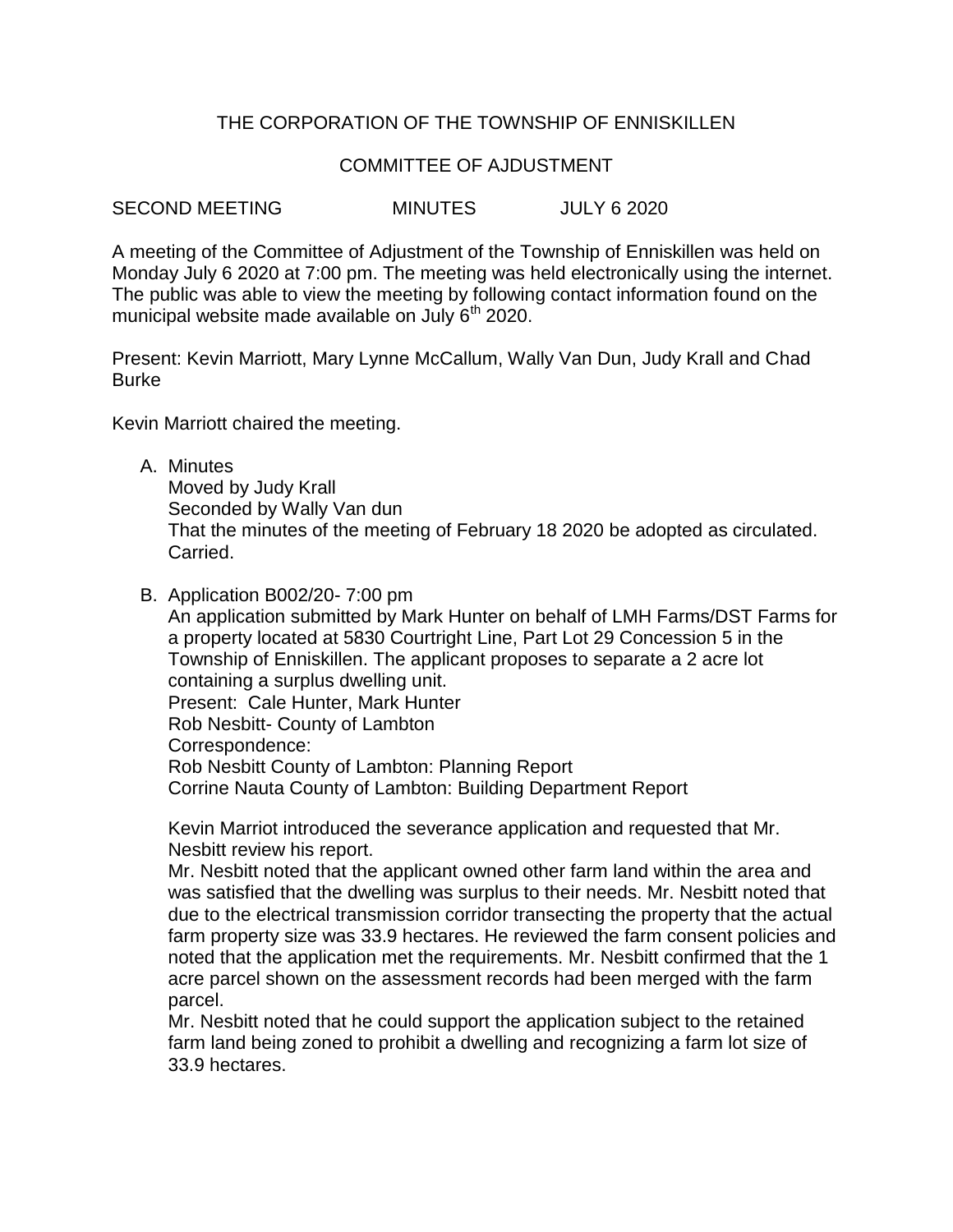The St Clair Region Conservation Authority indicated that the organization had no concerns with the application.

The Lambton Building department commented on the application noting that if the application was approved that a new septic tank be installed on the property.

Mary Lynne McCallum confirmed in questioning that the house was connected to the municipal water system and that no water had been connected to the buildings on the retained farm.

Moved by Judy Krall Seconded by Chad Burke That application B002/20 be approved subject to conditions. Carried.

Conditions:

- 1. That a copy of the deed and survey in a form suitable for registration be deposited with the Secretary Treasurer.
- 2. That a fee of \$250.00 be paid to the Township of Enniskillen by cash or certified cheque.
- 3. That all conditions are to be fulfilled within one year of the notice of decision of this consent. The certificate of consent required by Section 53(42) of the Planning Act must be obtained within one year after notice of decision of this consent.
- 4. That the Township review the access to the municipal road and where required that the applicant at their expense have installed an access to the severed and retained property as approved by the Township.
- 5. That the Township Engineer review existing drainage reports and where required prepare amended schedules to reflect the new property owners. That the applicants pay the cost of the work and agree to the revised schedules.
- 6. That a parks dedication fee of \$1,000 be paid to the Township of Enniskillen.
- 7. That the applicant submits and has approved a rezoning of the property to recognize a reduction in the minimum farm size and to prohibit the construction of a dwelling unit on the retained farm land.
- 8. That a new septic tank be installed and connected to the existing bed and that the proper permits are obtained, inspections conducted and the applicable fees paid.
- 9. That the septic system location be included on the survey and a copy provided to the building department of the property file.

EFFECT OF WRITTEN AND ORAL SUBMISSIONS: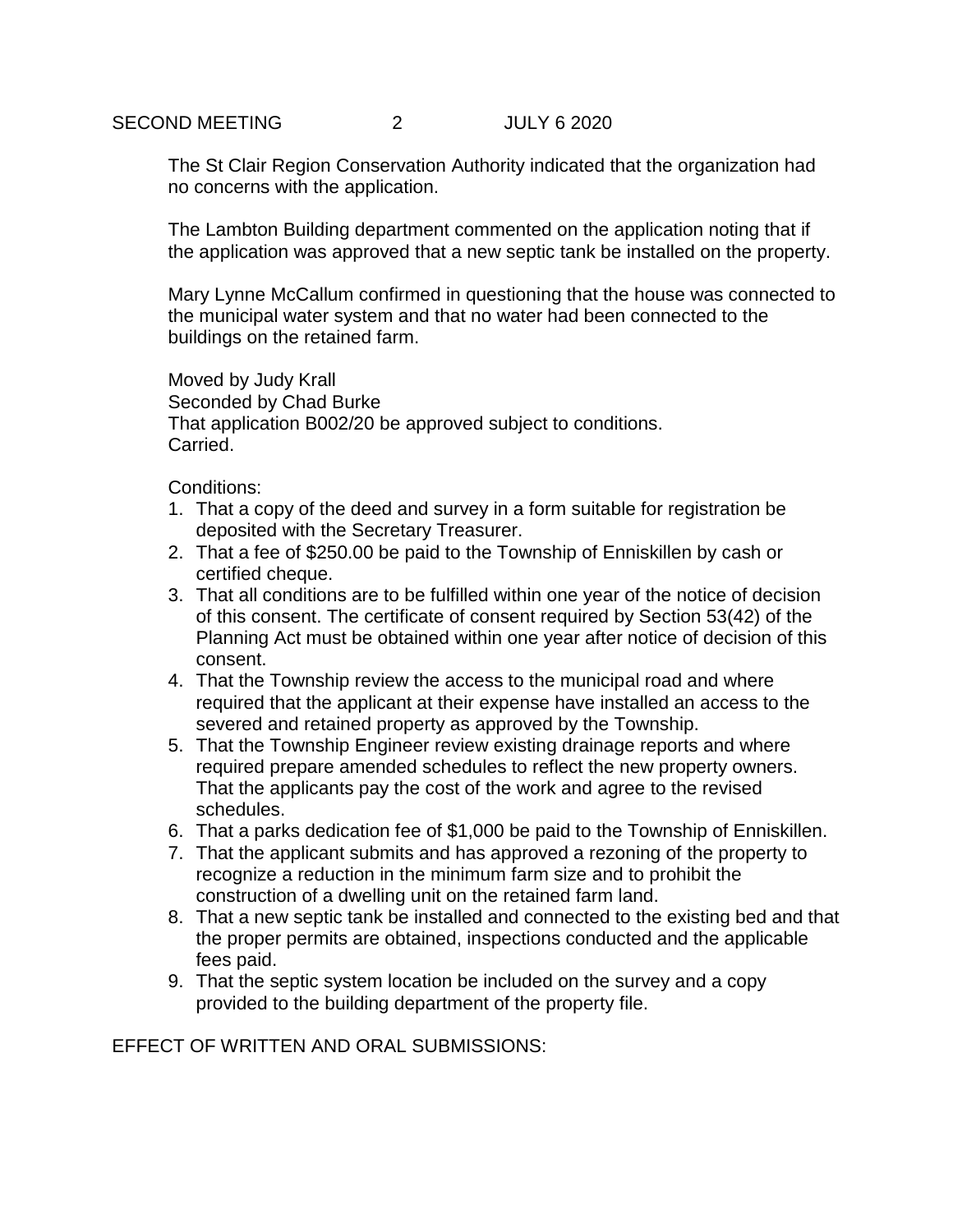Submissions were made by the applicants, County Planning and Development Services, Building Department and the St Clair Region Conservation Authority and helped the Committee make an informed decision with appropriate conditions of approval.

## REASONS:

The severance complies with the Township Official Plan and Zoning Bylaw regarding the creation of a residential lot.

C. Application B003/20- 7:15 pm

An application submitted by Jay McGuffin on behalf of LaSalle Farms for a property located at 5272 Aberfeldy Line, Part Lot 23 Concession 1 in the Township of Enniskillen. The applicant proposes to separate a 2 acre lot containing a surplus dwelling unit. Present: Jay McGuffin, Hannah Shirtliff and Roger Buurma Rob Nesbitt- County of Lambton

Correspondence:

Rob Nesbitt County of Lambton- Planning Report Corrine Nauta County of Lambton- Building Department Reports St Clair Region Conservation Authority Clayton Brown-5278 Aberfeldy Line

Kevin Marriott introduced the application and requested that Mr. Nesbitt review his report.

Mr. Nesbitt reviewed his report regarding the application. He noted that the application met the requirements of the surplus dwelling unit policy. He expressed concern about whether the dwelling was habitable. Mr. Nesbitt noted that the severance if approved would require a new access to the retained farm property. Mr. Nesbitt discussed the minimum distance separation between the proposed house lot and a cattle farm south of the property.

Mr. Nesbitt recommended that the large shed located on the property should be removed to limit the potential of future uses not permitted by the zoning bylaw.

Mr. Nesbitt noted that the application could be supported subject to the removal of the large shed, construction of a new access, confirmation that the house was habitable and a rezoning to not permit a dwelling on the retained farm property and to recognize a reduction in the minimum distance separation between the cattle operation and the existing dwelling.

The St Clair Region Conservation Authority had no concerns regarding the application.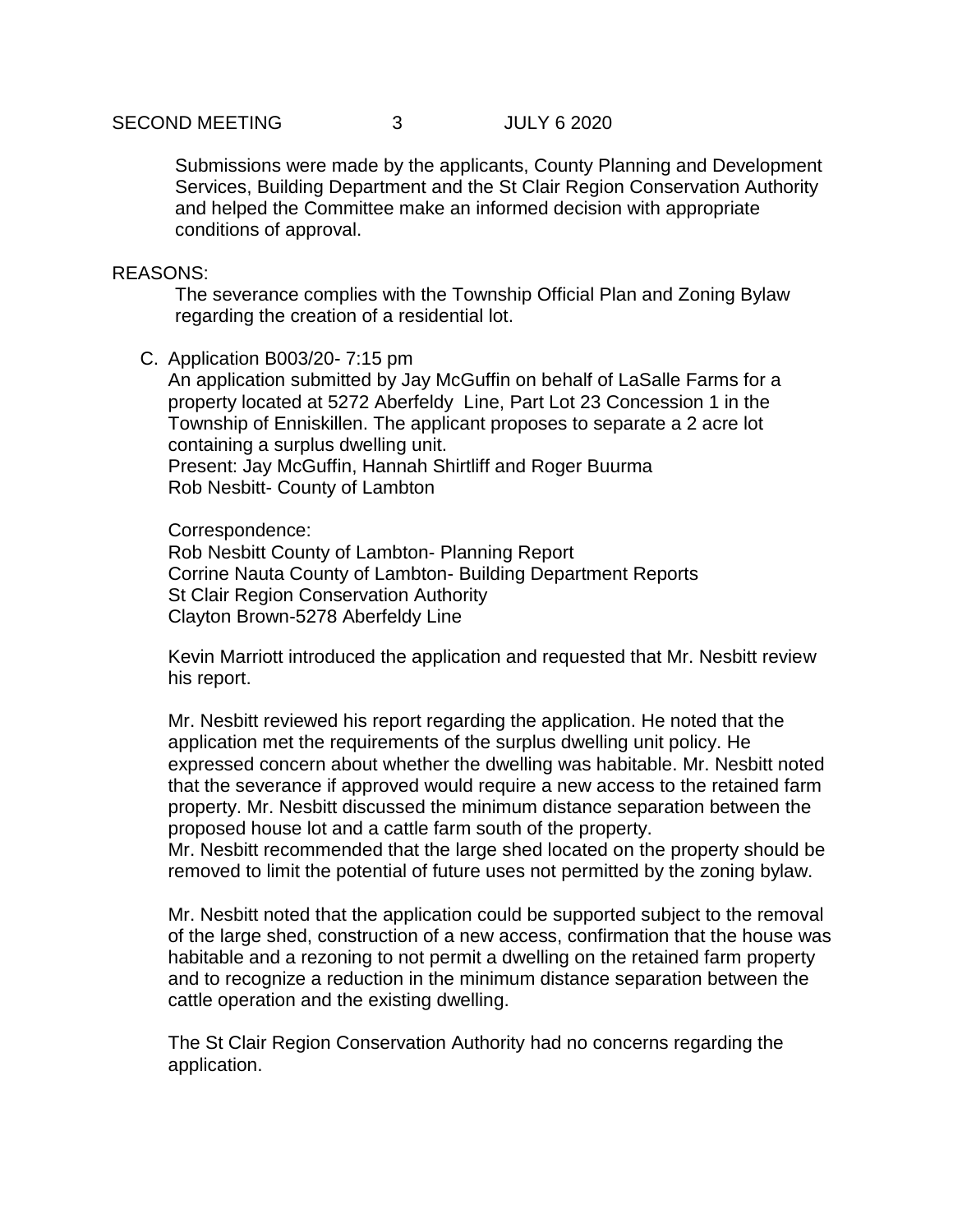Clayton Brown objected to the application due to the condition of the large shed on the property. Mr. Brown asked a series of questions in the letter regarding the new farm access, who would pay for the entrance, the condition of the house, the condition of the septic system and the impact of the severance on the cattle operation to the south.

The Building department had carried out an inspection of the dwelling noting that it was structurally sound.

The Building department commented that since no septic inspection had taken place that conditions be applied to the approval requiring a septic inspection with the potential of a new Part 8 septic system be installed if the existing system was deemed to be inadequate.

It was noted that Marcel Lassaline had requested a copy of the decision of the committee regarding the application.

Mary Lynne McCallum questioned whether the house of the farm was connected to the municipal water system.

Mary Lynne McCallum questioned the odd shape of the proposed lot.

Mr. McGuffin noted that the lot included land that was not currently farmed and was limited to .8 hectares in size.

Roger Buurma commented that he wanted to retain the shed on the property but would accept the committee's decision on the matter.

Moved by Judy Krall Seconded by Wally Van Dun That application B003/20 be approved subject to conditions. Carried.

Conditions:

- 1. That a copy of the deed and survey in a form suitable for registration be deposited with the Secretary Treasurer.
- 2. That a fee of \$250.00 be paid to the Township of Enniskillen by cash or certified cheque.
- 3. That all conditions are to be fulfilled within one year of the notice of decision of this consent. The certificate of consent required by Section 53(42) of the Planning Act must be obtained within one year after notice of decision of this consent.
- 4. That the Township review the access to the municipal road for the severed and retained property and where required that the applicant at their expense have installed accesses approved by the Township.
- 5. That a parks dedication fee of \$1,000 be paid to the Township of Enniskillen.
- 6. That the Township Engineer review existing drainage reports and where required prepare amended schedules to reflect the new property owners.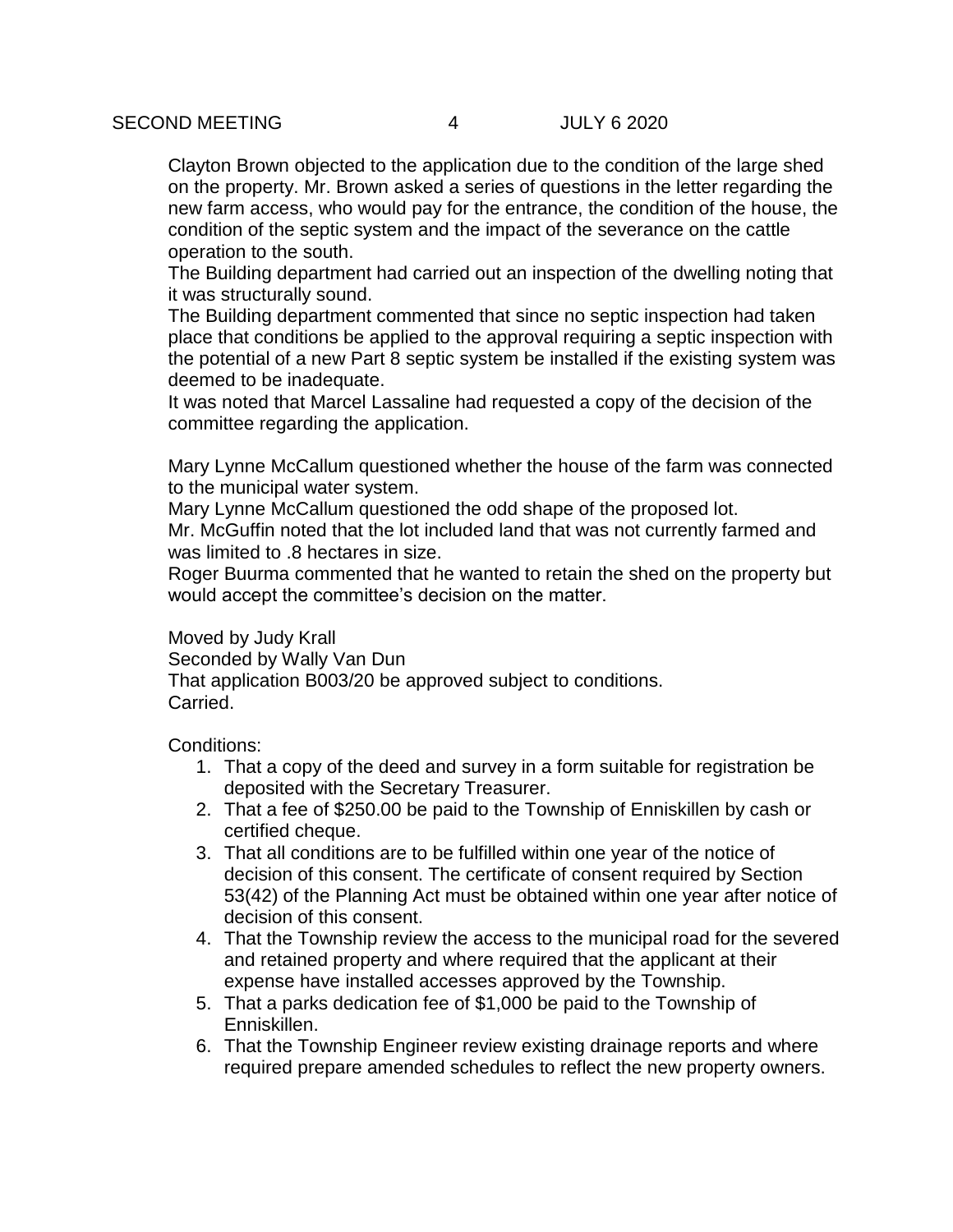That the applicants pay the cost of the work and agree to the revised schedules.

- 7. That the applicant submit and have approved a rezoning of the property to recognize a reduction in the minimum distance separation from the livestock operation to the south and to rezone the retained farm land to prohibit the construction of a dwelling unit.
- 8. That the septic system be partially uncovered to confirm the component location size and condition. That a revised detailed drawing be submitted. This must be completed to the satisfaction of the private sewage system coordinator
- 9. That a site inspection be conducted to confirm the location of the septic system and to ensure that the sewage/effluent is not being emitted or discharged onto the surface and that it is wholly contained within the newly created parcel. In the event the septic system is noncompliant, a new Part 8 system will be required to be installed.
- 10.That the septic system location be included on the survey and a copy provided to the building department.
- 11.That the large shed on the property be removed from the property.

## EFFECT OF WRITTEN AND ORAL SUBMISSIONS:

Submissions were made by the applicant's consultant, County Planning and Development Services, Building Department, St Clair Conservation Authority and local residents helped the Committee make an informed decision with appropriate conditions of approval.

#### REASONS:

The severance complies with the Township Official Plan and Zoning Bylaw permitting the separation of a surplus dwelling unit from a farm.

D. Application A001/20- 7:20 pm

An application submitted by Luc & Denise Tetreault the owners of 3878 Petrolia Line in the Township of Enniskillen. The applicant requests minor variances to Bylaw 58 of 2015 increasing the accessory building lot coverage and height to permit the construction of a 770 square foot garage with a height of 19 feet.

Present: Luc and Denis Tetreault Rob Nesbitt County of Lambton

Correspondence: Rob Nesbitt: County of Lambton-Planning Report

Kevin Marriott introduced the minor variance application and requested that Mr. Nesbitt review his report.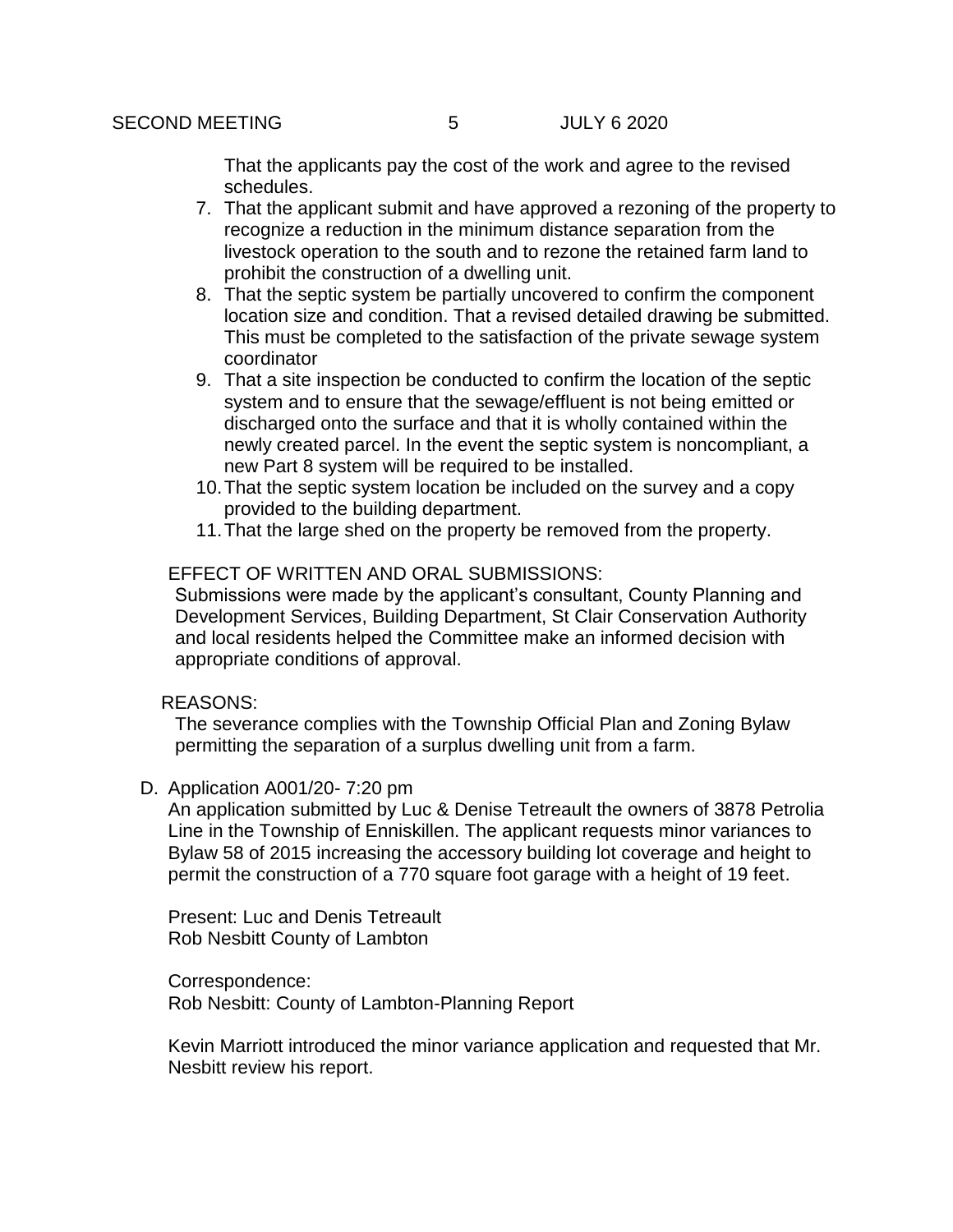Mr. Nesbitt reported that the applicants proposed to construct a new two car garage on the property. The existing accessory building on the site exceeded the permitted coverage in the zoning bylaw. The new garage would further exceed the lot coverage. Mr. Nesbitt noted that the proposed garage was one foot higher than that permitted by the zoning bylaw.

In reviewing the policies for the Marthaville residential area he noted that the zone permitted larger lot coverage for accessory buildings.

Mr. Nesbitt noted that he could support the application if the applicants provided further details in regards to the usage of the existing accessory building and the need for the garage as well as the need for the increase in height.

The secretary read out a letter from the applicants describing the use of the existing accessory building and the proposed use of the garage. The applicants noted that garage height was designed to be in proportion to the height of the house on the property.

Wally Van Dun questioned about drainage for the existing accessory building. It was noted that the Slack Drain passed to the north of the building and a catch basin was located near the building to provide outlet for surface water.

### Moved by Mary Lynne McCallum

Seconded by Judy Krall

That minor variance application A001/20 be approved to *Section 3.3.4 (c) and (e) of* Bylaw 58 of 2015 increasing the accessory building coverage to 3,350 square feet and to increase the accessory building height to 19 feet to permit a 770 square foot square meter accessory building. Carried.

## CONDITIONS:

That the septic area be protected and clearly identified throughout the construction process.

That the proposed garage be located as depicted in the drawing submitted with the application.

#### REASONS FOR DECISION:

The minor variance to permit the construction of the accessory building maintains the purpose and intent of the Official Plan and Zoning Bylaw and is appropriate for the development of the land and is minor in nature.

E. Adjournment

Moved by Judy Krall Seconded by Wally Van Dun